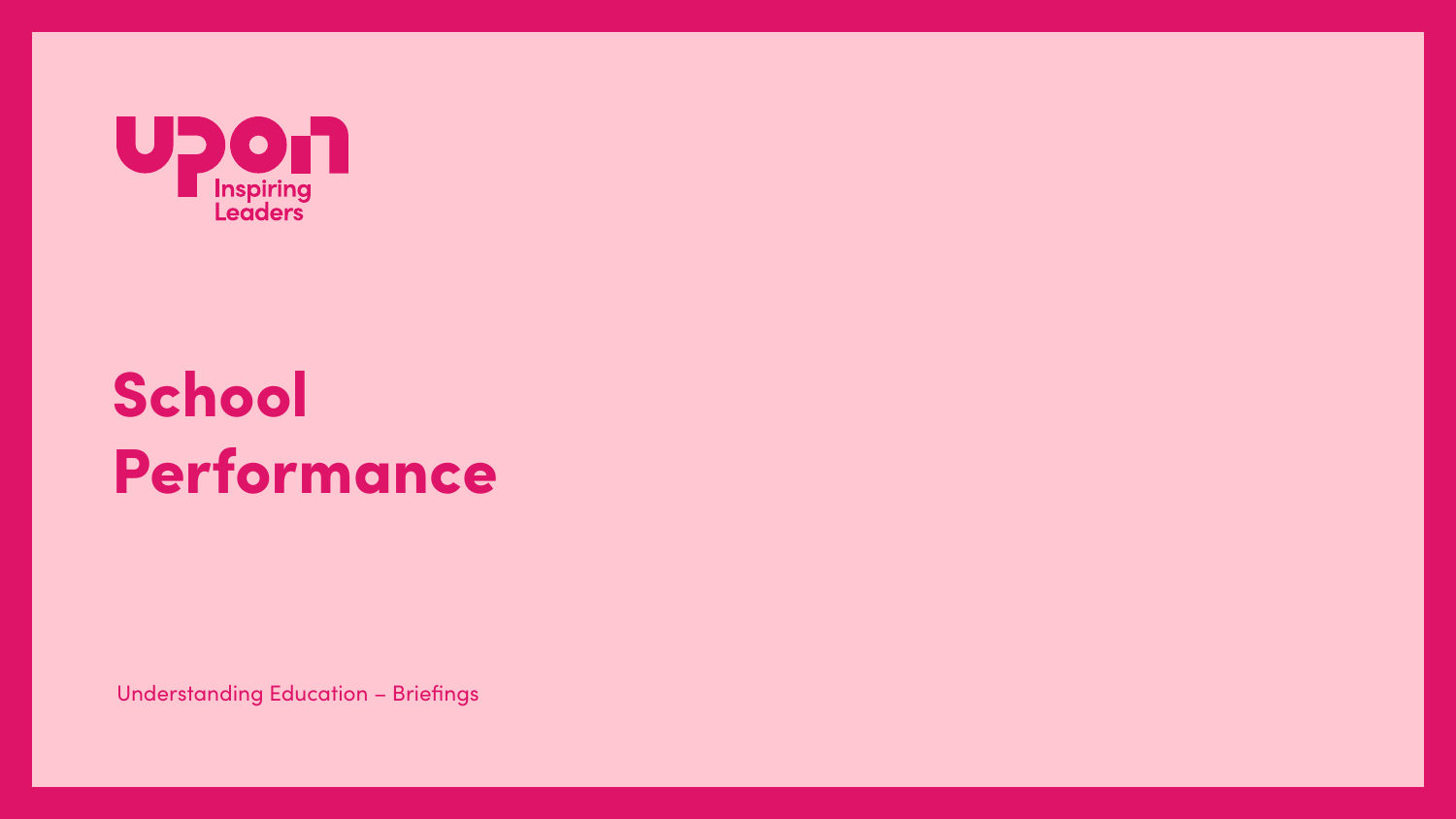## What do I need to know?

A local authority must exercise its education functions with a view to promoting high standards (as set out in the Education Act 1996 (section 13A). Local authorities have freedom as to how they deliver their statutory functions but they are expected to act as "champions of high standards of education across their schools" and in doing so, should:

- •Understand the performance of maintained schools in their area, using data as a starting point to identify any that are underperforming, while working with them to explore ways to support progress
- •Work closely with the relevant RSC, diocese and other partners to ensure schools receive the support they need to improve
- •Where underperformance is identified in a maintained school, the local authority should work proactively with the relevant RSC, including sending warning notices and using intervention powers where this will improve leadership and standards
- •Encourage good and outstanding maintained schools to take responsibility for their own improvement, support other schools and enable other schools to access the support they need to improve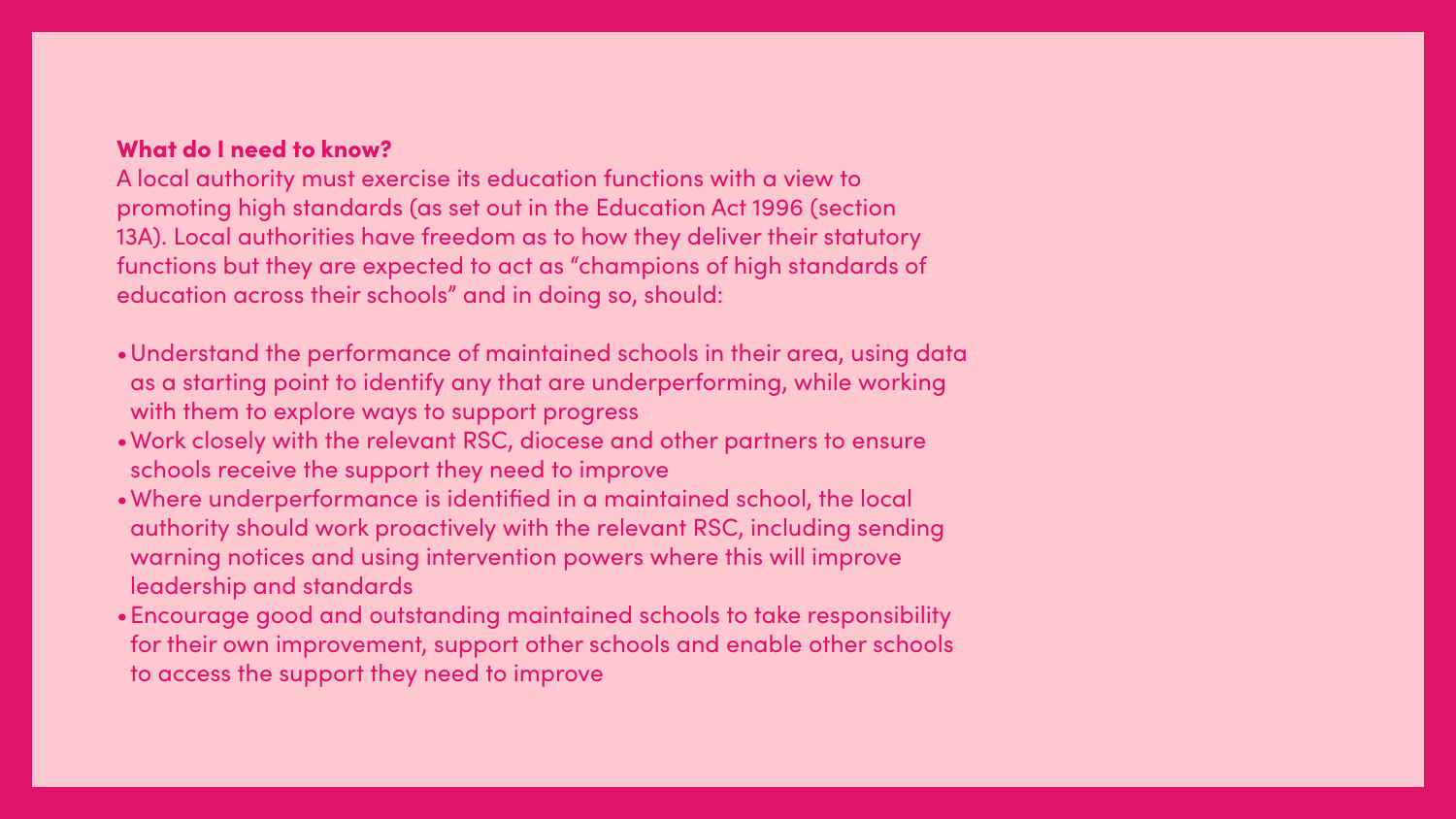## The statutory guidance on the role of the DCS also states that local authorities should work with headteachers, school governors and academy sponsors and principals to "promote educational excellence for all children and young people and be ambitious in tackling underperformance". This very clearly establishes the need for local authorities to know what is happening across all schools in their area

irrespective of the status of the school.

Given the growing number of intermediaries in the management of schools (Regional Schools Commissioners, MATs, Diocesan authorities etc), many local authorities have taken the lead in establishing Education Strategic Partnerships to facilitate the sharing of information and priorities and more importantly, to develop a shared vision for school improvement in their areas. This has also assisted in maintaining some cohesion and providing that sense of place and context in what could otherwise be a fragmented system.

By establishing these relationships with all key partners, it enables early action to be taken when a school is in need of support.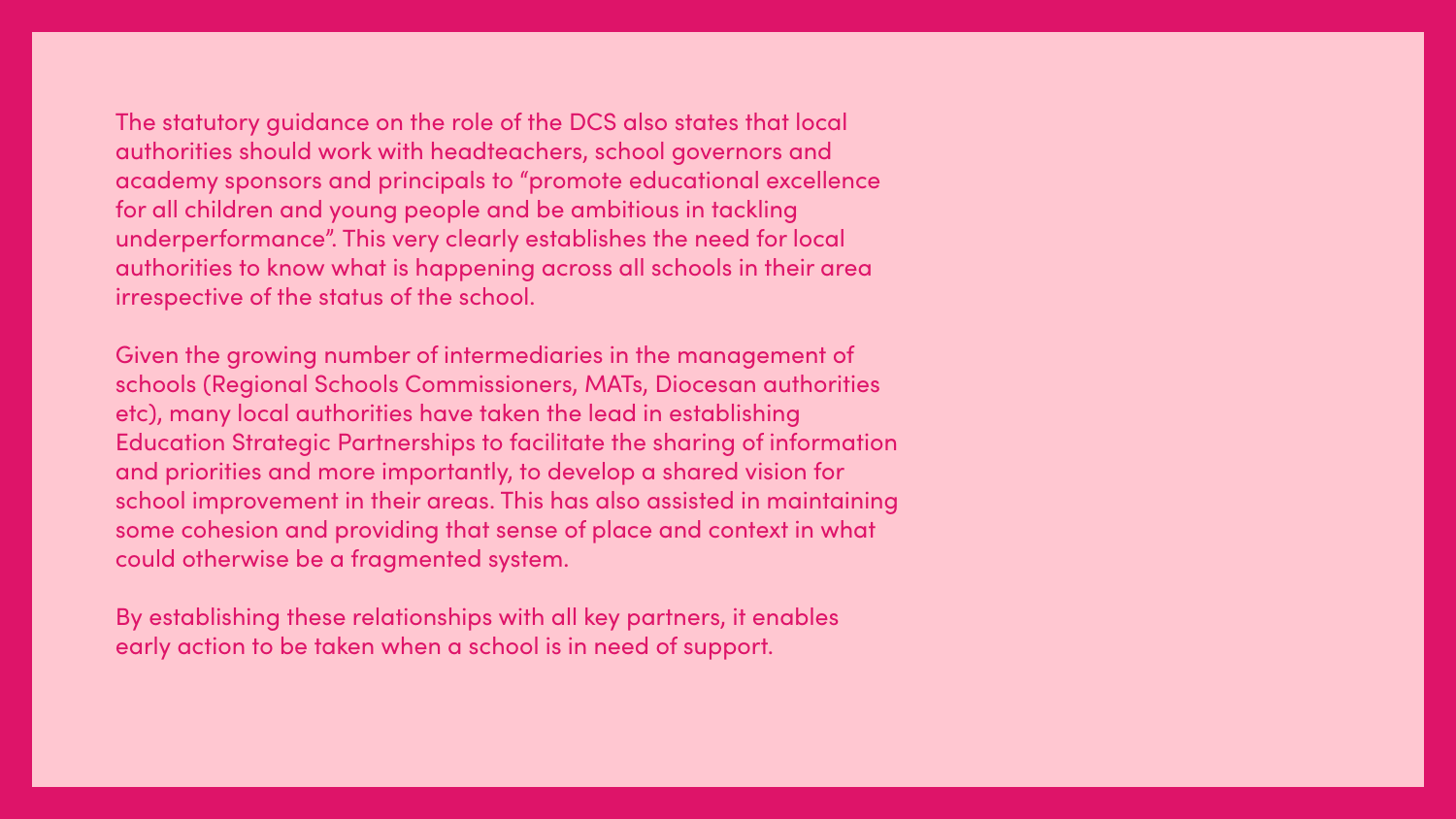## Local authorities receive a 'School Improvement Monitoring and Brokering Grant' to assist them in providing support to schools. Increasingly, school improvement initiatives must be funded by the school itself or through the DfE via its tiered system (see below).

Academies are accountable to the Secretary of State for their performance. If a local authority has a concern about an academy's standards, they should raise these with the relevant RSC. Best practice shows that where the RSC and local authority work closely together, early intervention can be very effective. RSCs are expected to apply the same rigour to academies and free schools as local authorities are expected to apply to maintained schools.

**School Curriculum and Key Stages of Education** The basic school curriculum includes the 'national curriculum' as well as religious education and sex education. Academies and private schools do not have to follow the national curriculum but they must teach a broad and balanced curriculum including English, maths and science, as well as religious education. The Key Stages of learning are: A Levels or other national qualifications A Levels or other national qualifications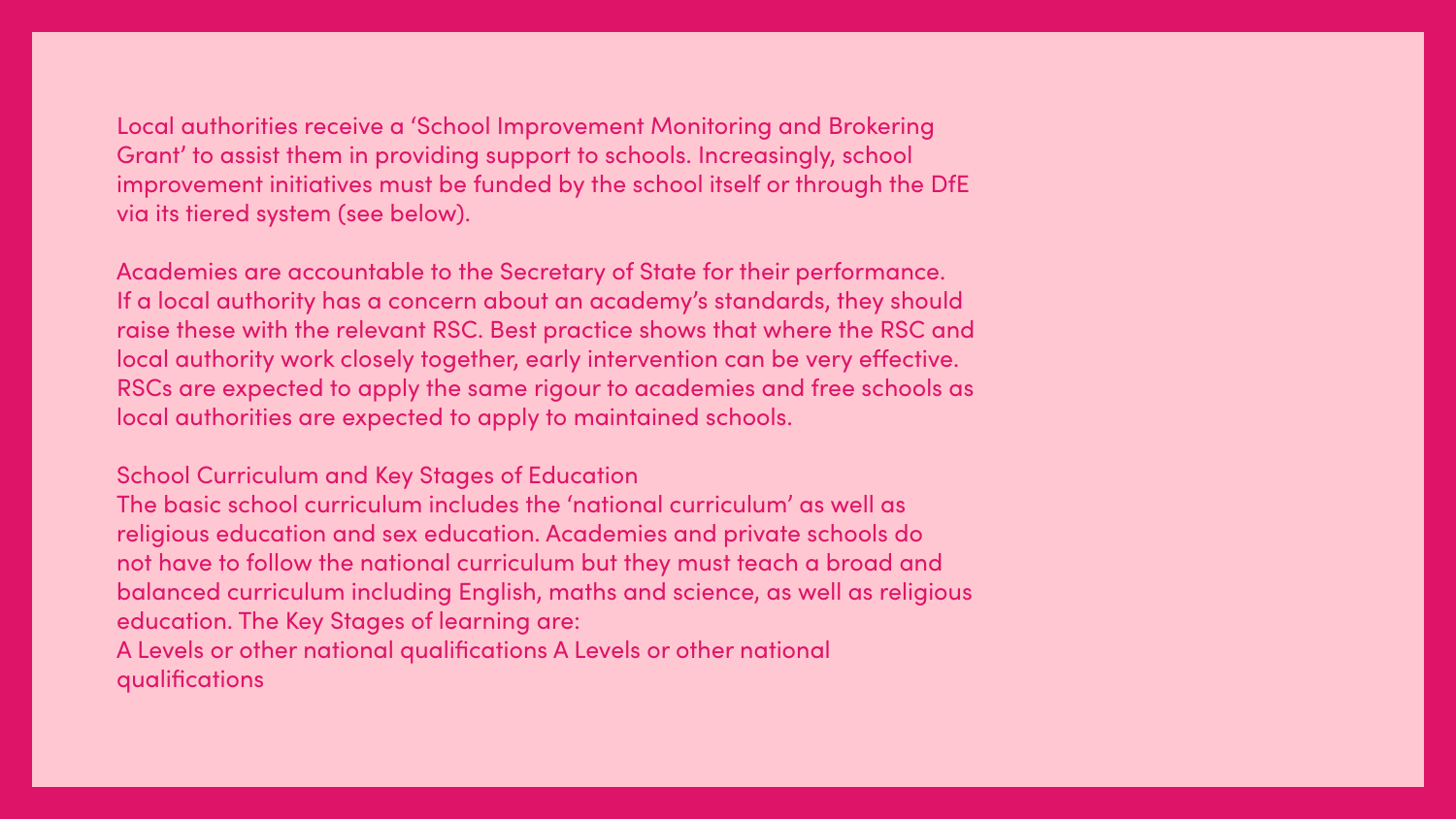| <b>Key Stage</b>               | <b>Age of Child</b> | Assessment                                                                                 |
|--------------------------------|---------------------|--------------------------------------------------------------------------------------------|
| <b>Early Years</b>             | 3-4 years           |                                                                                            |
| <b>Early Years (Reception)</b> | 4-5 Years           | Teacher assessments                                                                        |
| Key Stage 1 (Year 1)           | 5-6 years           | Phonics screening check                                                                    |
| Key Stage 1 (Year 2)           | $ 6 - 7$ years      | National tests and teacher assessments in<br><b>English, maths and science</b>             |
| Key Stage 2 (Year 6)           | 10-11 years         | National tests and teacher assessments in<br>English and maths, and teacher assessments in |
| Key Stage 3 (Years 7-9)        | 11-14 years         | science<br>None                                                                            |
| Key Stage 4 (Years 10 and 11)  | 14-16 years         | <b>GCSEs</b>                                                                               |
| Key Stage 5 (Years 12 and 13)  | <b>16-18 years</b>  | A Levels or other national qualifications                                                  |
|                                |                     |                                                                                            |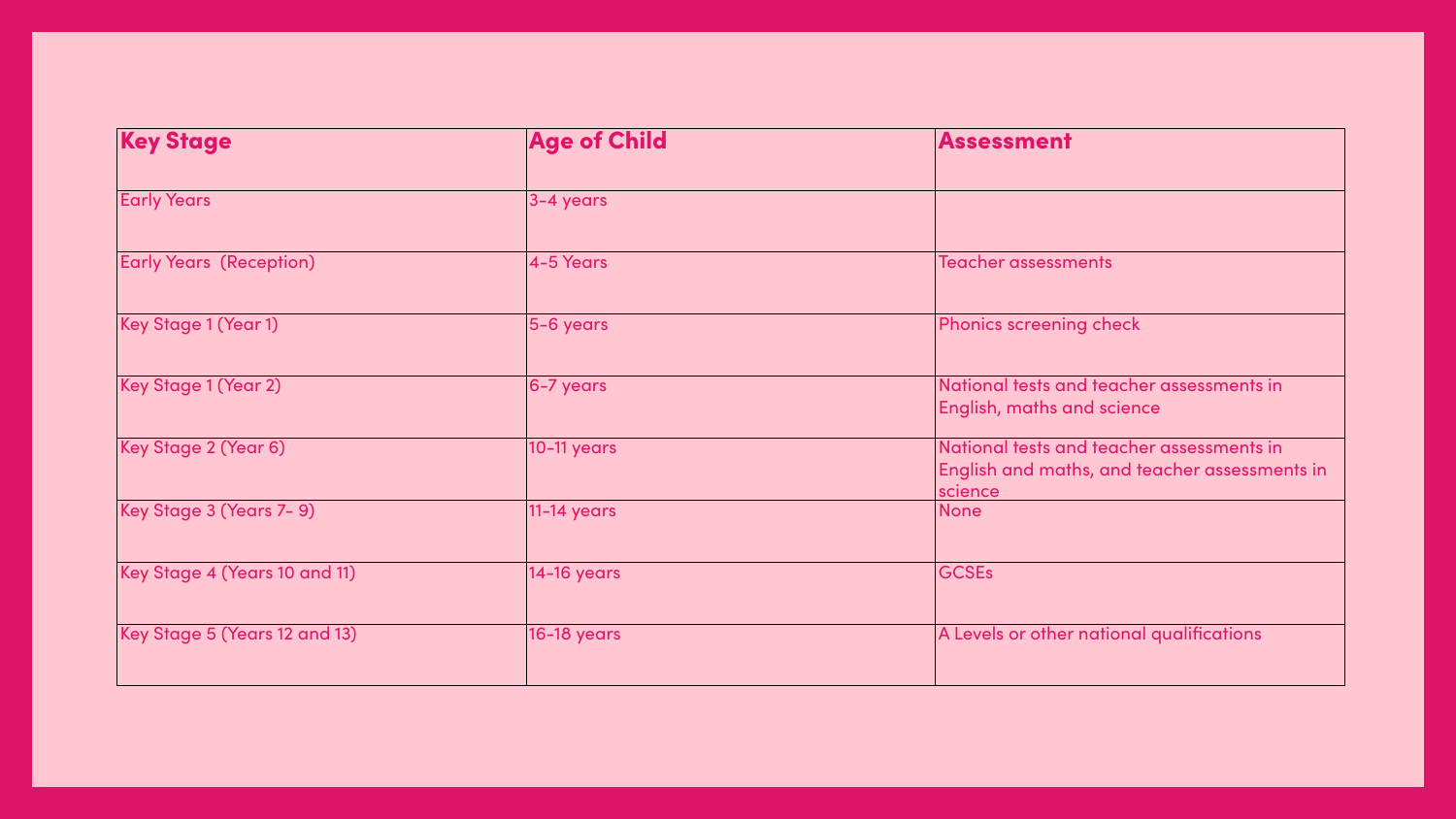## Performance Measures

## Understanding Progress and Attainment Measure

Pupils are measured on 'attainment' and 'progress'. Attainment reflects whether a pupil is working 'at the expected level'. Progress refers to how well the pupil has progressed in his/her learning from their starting point. Schools are required to publish both sets of data.

## Primary Measures:

- •Attainment measures a child's achievement in school compared to a standardised expectation for their age level, regardless of individual starting points. It also measures those who are working 'at greater depth'.
- •Progress measures aim to capture the progress that pupils have made from the end of Key Stage 1 to the end of Primary school. Schools have progress measures in three subjects; reading, writing and maths.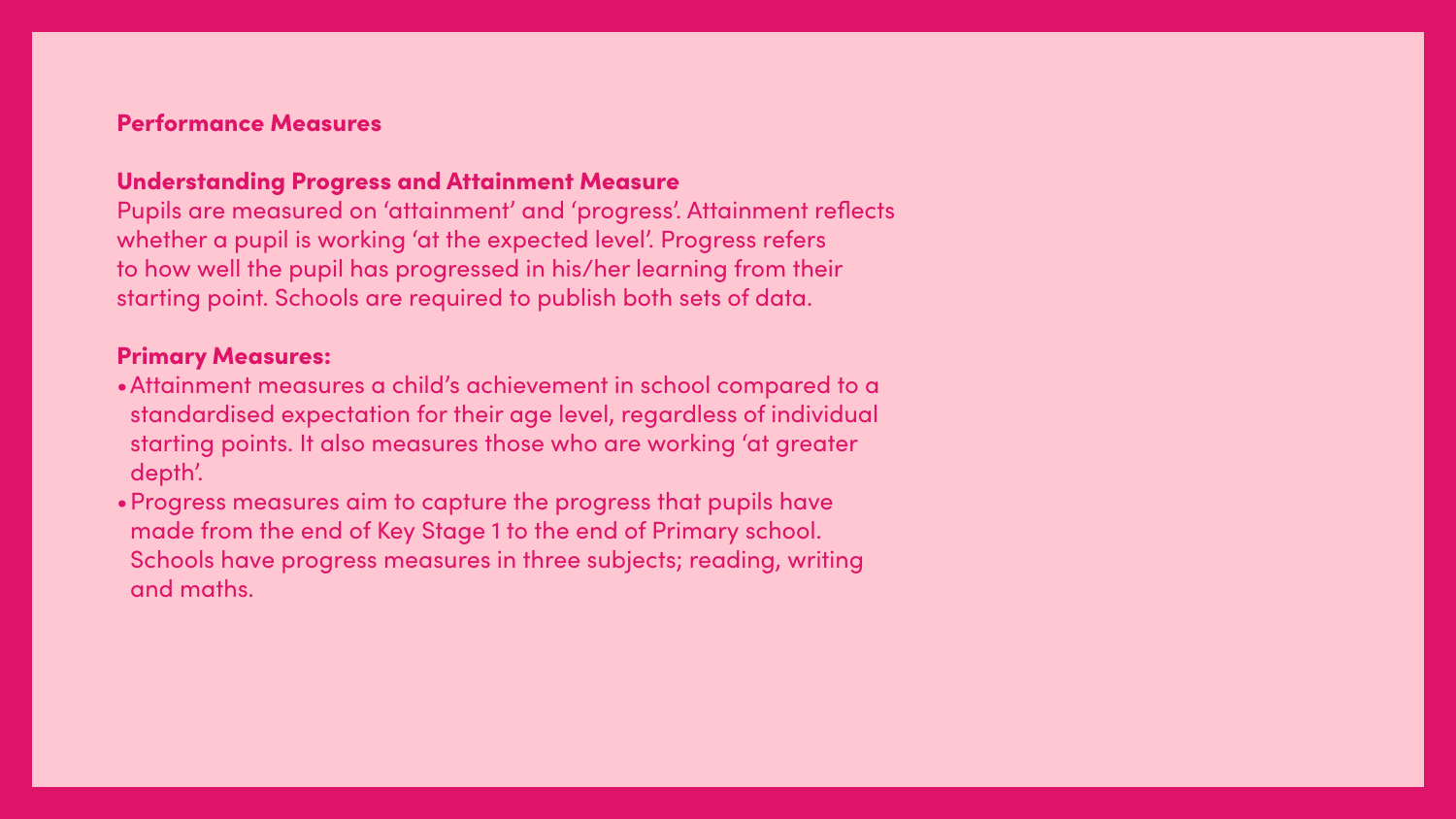### Secondary Measures:

- •Attainment 8 measures the achievement of a pupil across 8 qualifications including maths and English (both of these being double weighted), 3 further qualifications that count in the English Baccalaureate (EBacc) measure and 3 further qualifications that can be GCSE qualifications or any other non GCSE qualifications on the DfE approved list.
- •Progress 8 aims to capture the progress a pupil makes from the end of primary school to the end of secondary school. It is a value added measure which means that pupils' results are compared to the actual achievements of other pupils with similar prior attainment.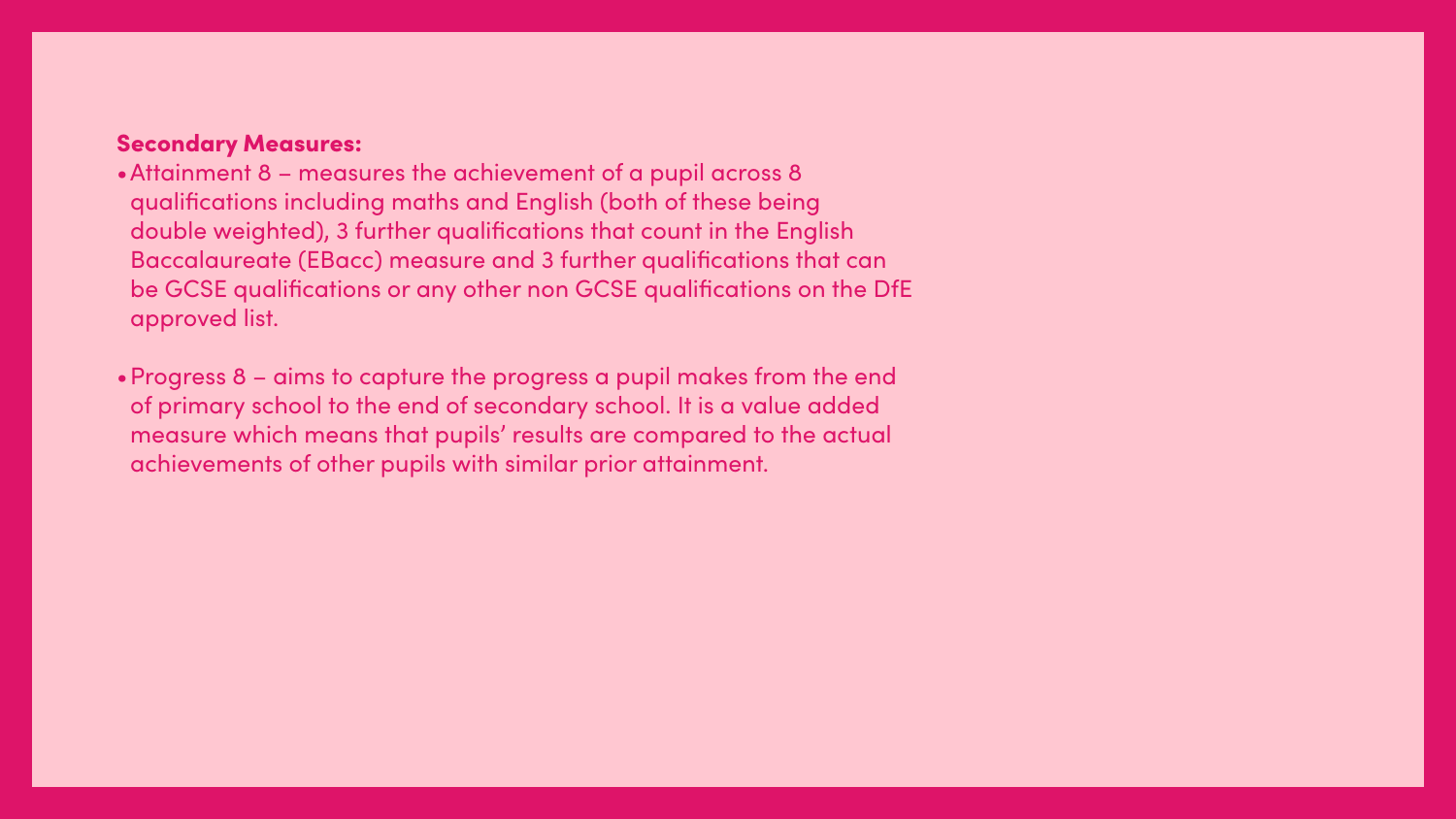## School performance is not just about results. A school can be very effective in serving its community and in raising standards even if these do not achieve national averages. As long as children are continuing to make progress from their point on entry, the school should not be deemed to be underperforming. However, when standards do begin to fall in a school, there may be a number of reasons as to why this is happening. Some of the indicators might be:

- •Leadership issues
- •High staff turnover
- •Budget deficit
- •Safeguarding issues
- •High level of parental complaints
- •Pupils leaving the school
- •Poor pupil behaviour
- •Breakdown in governance

It is also the case that schools may have a more difficult cohort going through school who do not achieve at the same level as in previous years. As long as this is a 'one off' and there are no other issues, there is usually no reason to be overconcerned. Some schools, for example, have high mobility, pupils joining late with English as a second language etc. and this will impact on results.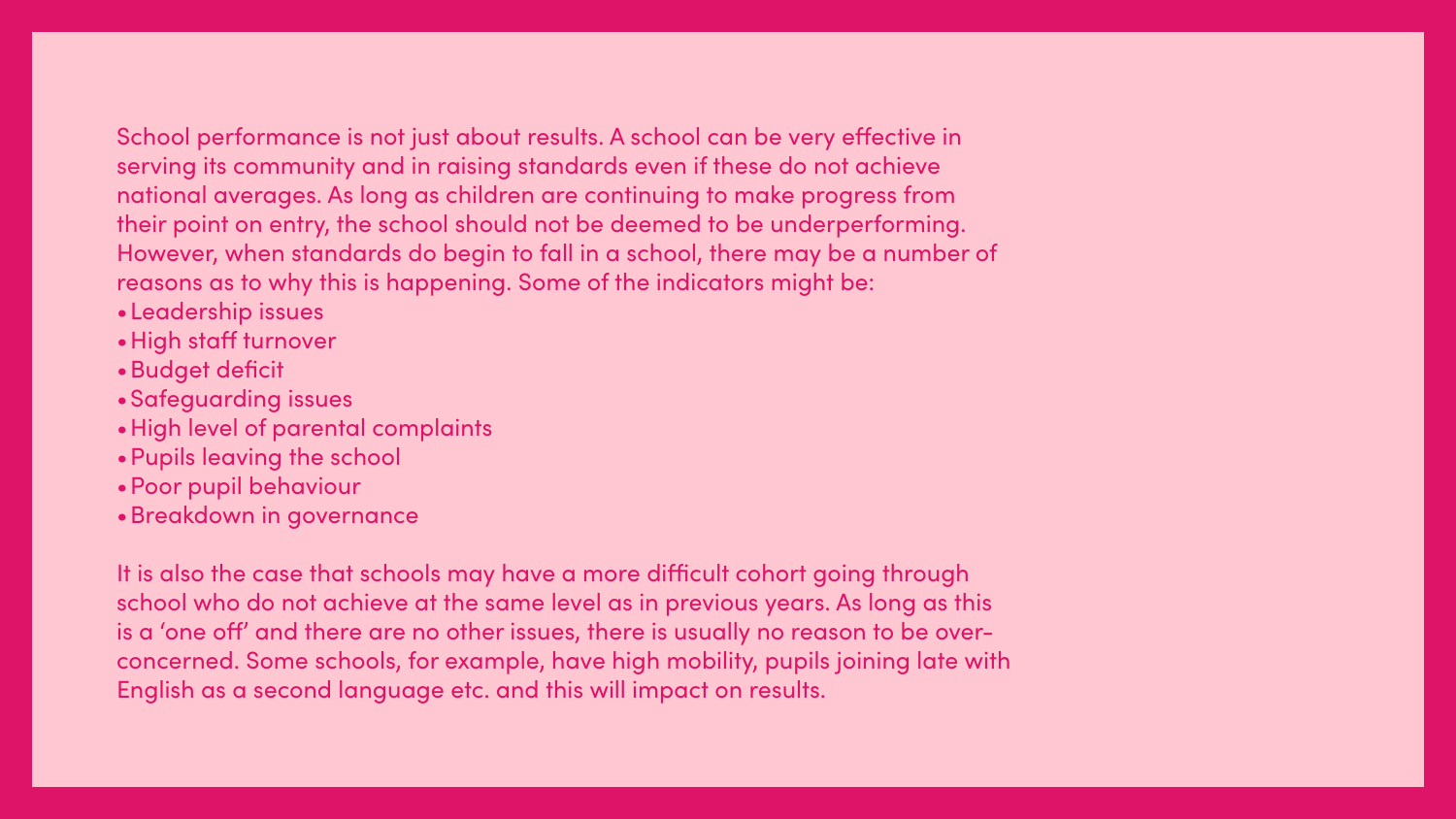## Ofsted Judgements

Currently, there are four overall judgements that Ofsted can reach about schools: Outstanding, Good, Requires Improvement and Inadequate. Inadequate can be subdivided into two categories – serious weaknesses or requiring special measures. The grading of 'Inadequate' triggers the mandatory issuing of an academy order.

Schools are inspected on four areas:

- •The quality of education
- •Behaviour and attitudes
- •Personal development
- •Leadership and management

The frequency of inspection will depend on the previous grading of the most recent inspection. 'Outstanding' schools have been exempt from routine inspections but the DfE announced last year that these schools will be subject to a five year cycle of inspection when Ofsted resumes full inspections in 2021. 'Good' schools usually receive an inspection on a four year cycle unless concerns arise about their performance. Those schools judged as Requires Improvement (RI), will usually have a full re-inspection within 30 months. A school judged 'Inadequate' will be a school of concern and will become a sponsored academy.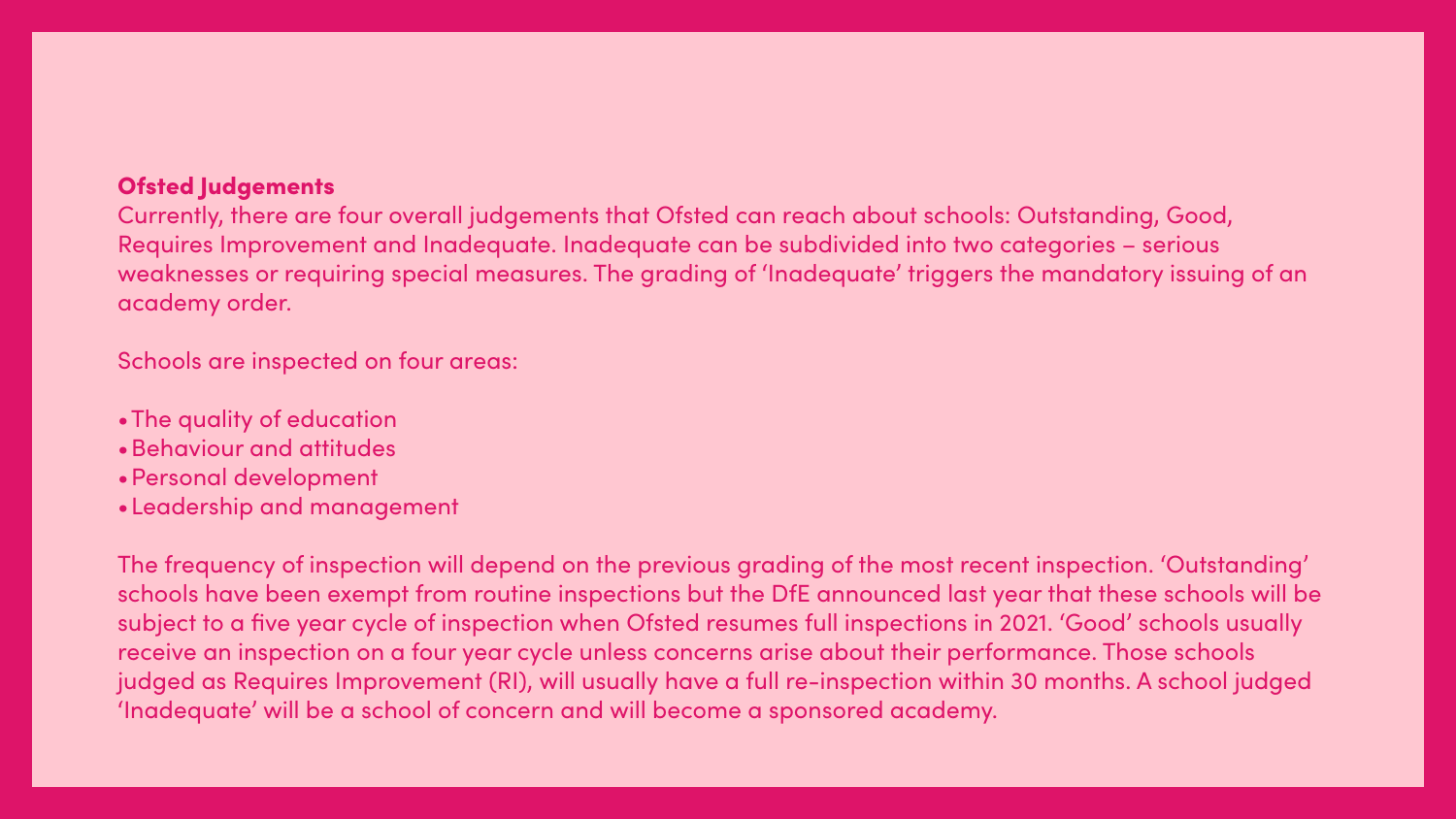Local Interventions to support a school in need of support If schools are part of an Academy Trust, it is more than likely that through the Chief Executive of the Trust, another successful school within the Trust will be identified to offer leadership support and any other support the school may need. The RSC, to whom academies are accountable, will work closely with Academy Trusts to ensure progress is being made at the required pace.

For local authority maintained schools, it is likely that support in the first instance will be provided through a school to school support model where expertise from an outstanding school is brokered with another school.

In the case of Diocesan schools, the local authority needs to work closely with key officers from the appropriate dioceses to share information and any concerns which are emerging. Most local authorities will meet with Diocesan Directors of Education on a regular basis to discuss policies and developments, and to monitor progress of church schools and agree the brokerage of support where this is required.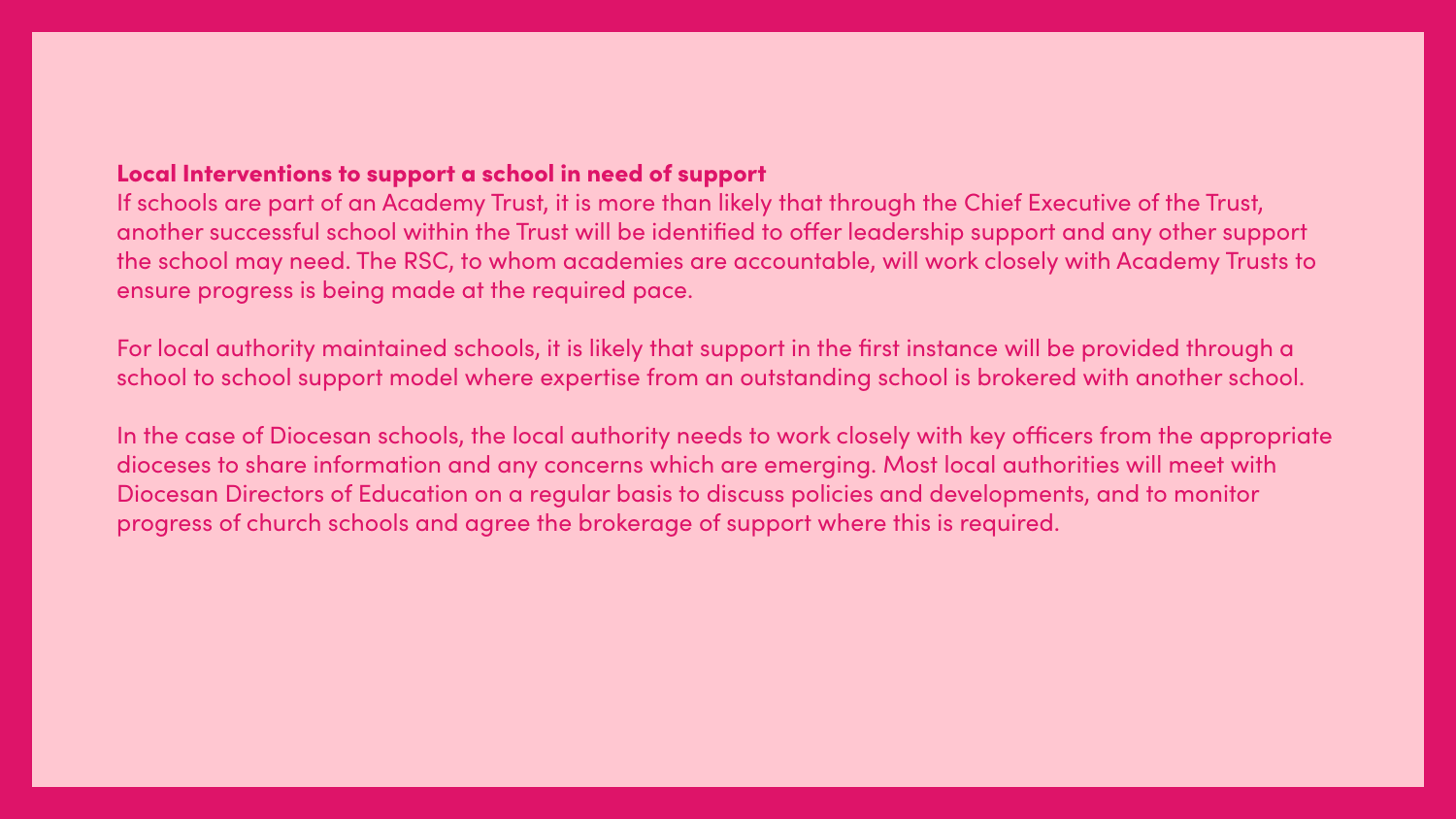## DfE funded support

The DfE has made specific funding available through a tiered system:

•Tier 3 – Schools that currently have a Requires Improvement (RI) judgment and have not been rated good since 2005 - will receive up to three days' support from a National Leader of Education (an NLE) who will work •Tier 2 - For those judged as 'Requires Improvement' in their last two Ofsted inspections – schools will receive up to three days' support from an NLE and an offer of up to £16,000 that can be put towards the costs of

- with the senior leadership of the school with an offer of £24,000 to address the needs of the school
- implementing the activity agreed between NLE and school
- •Tier 1 schools with a single RI judgement receive up to three days support from an NLE

The arrangements are coordinated through the Teaching Schools Council and it is for the maintained school or academy trust to make the final decision on whether to accept the offer of support. (The Teaching Schools Council is a national body which represents all Teaching Schools in England. Teaching Schools are outstanding schools which have been nationally recognised for their capacity to support and help other schools to improve outcomes). See also the Briefing on the 'Education System Overview'.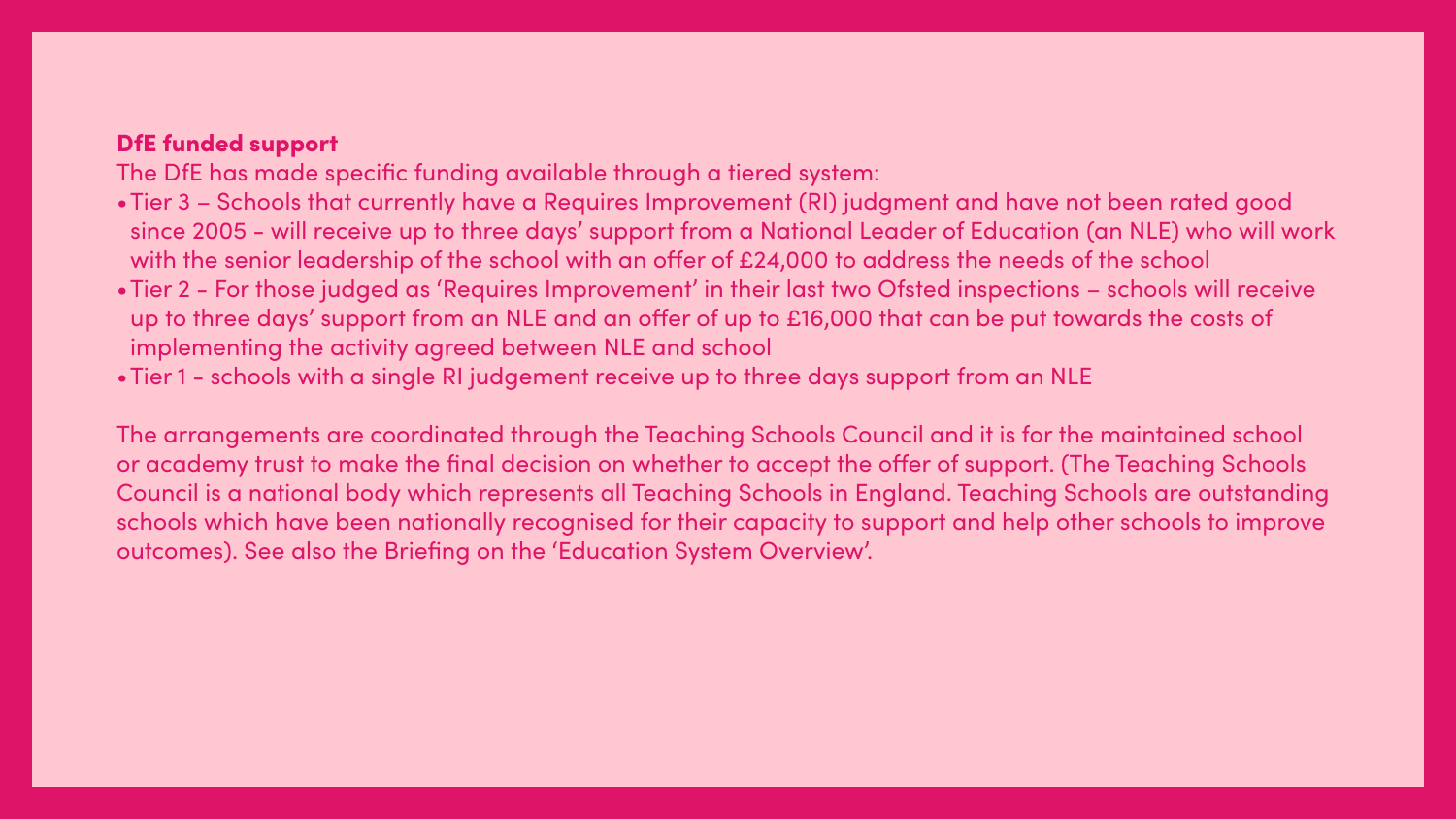## More Formal Intervention - Statutory Guidance – Schools Causing Concern September 2020

In September 2020, the government issued updated guidance for local authorities and Regional Schools Commissioners on how to work with schools to support improvements to educational performance, and on using their intervention powers. It sets out the factors that RSCs and local authorities will consider and the process they will follow in order to decide the right approach to supporting a school to improve.

The guidance states that:

- •RSCs will only mandate academy conversion, leadership change or trust transfer of a school in relation to educational standards if Ofsted has judged it inadequate
- •RSCs will not use educational standards warning notices unless the school has already received an Ofsted inadequate rating
- •RSCs will not use formal intervention powers as a result of a school meeting the coasting definition
- •RSCs will not conduct uninvited visits to schools
- •The DfE is committed to ensuring robust governance in all schools. Where breakdowns in governance occur, the RSC and Education and Skills Funding Agency (ESFA) will use their powers to hold schools to account for their governance and financial management regardless of the school's Ofsted rating. Both maintained schools and academies will be held to account equally and RSC's will continue to challenge underperformance in both types of school.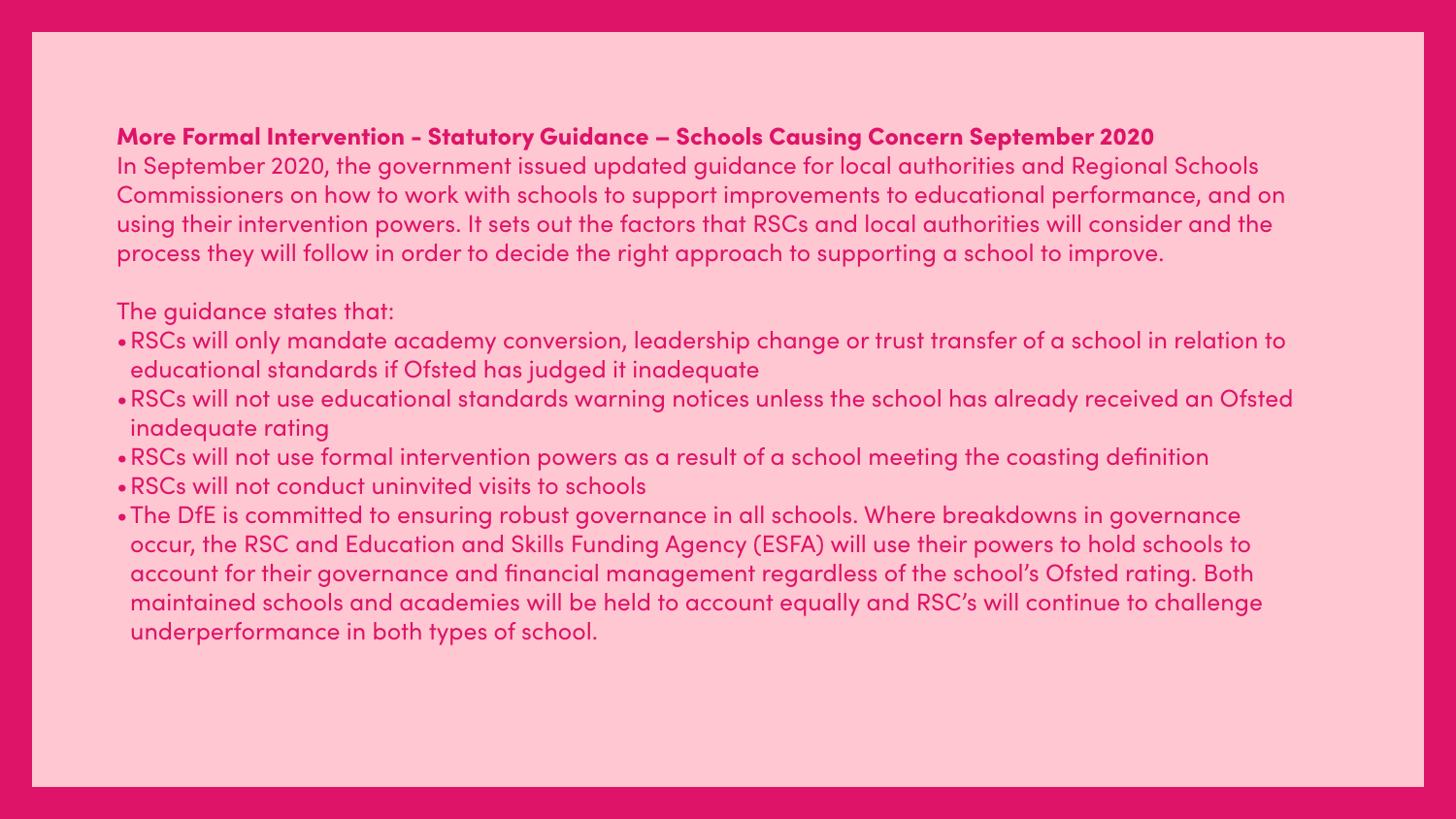The Academies Act 2010, Section 5D, enables the Secretary of State to revoke an academy order that was made because a maintained school is eligible for intervention. This power can be used at the discretion of the Secretary of State and it will only be used in exceptional circumstances and not just because a school's Ofsted rating has improved. It is the Secretary of State's view that schools in general should benefit from being part of an academy trust and that transferring underperforming maintained schools to academy trusts is the most effective means of securing their rapid improvement. Ministers will make decisions on any revocations of academy orders.

The 2 October 2020 update clarifies the factors that the Secretary of State will take into account when considering a request to revoke an academy order because of 'exceptional circumstances'. The updated guidance provides examples of what 'exceptional circumstances' means. For example the Secretary of State decides whether a school is viable as an academy; whether improvements can be maintained without the support of a strong sponsor; if the original judgment concerned safeguarding issues, which have now been addressed. This list is not exhaustive, as the Secretary of State will consider each individual case on merit.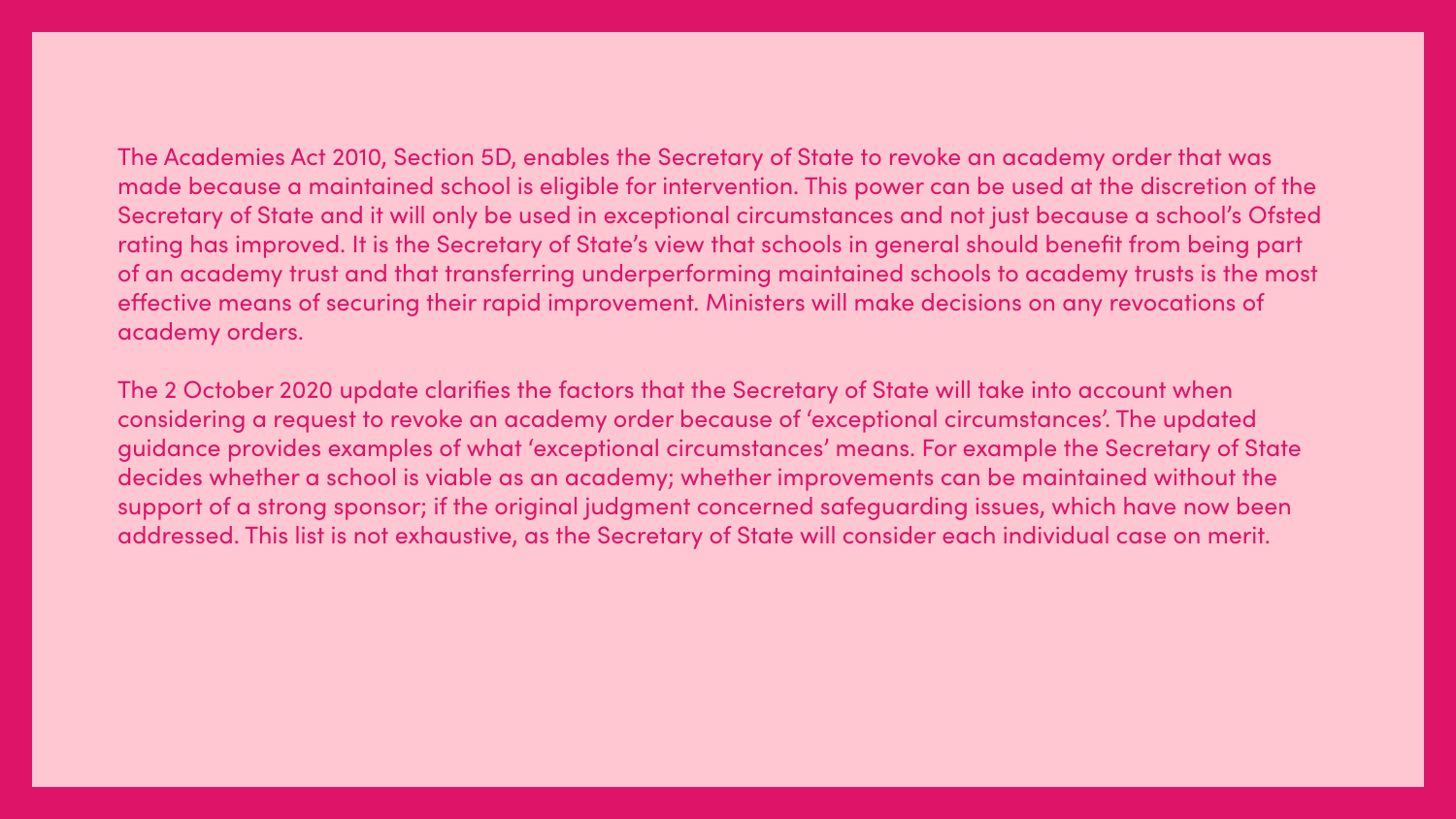## Roles of Local Authorities and RSCs

Warning notices can be given to schools that are causing concern but are not currently eligible for intervention. The circumstances where this is likely to happen are:

•The standards of performance of pupils at the school are unacceptably low and are likely to remain so •There has been a serious breakdown in the way the school is managed or governed which is prejudicing

- 
- standards
- •The safety of pupils or staff is threatened
- with such a provision

•The Governing body have failed to comply with a provision of an order relating to teachers pay and conditions that applies to a teacher at the school, or have failed to secure that the headteacher complies

Local authorities are expected to use warning notices to hold their schools to account and they should work with their regional RSC where they judge a warning notice is necessary.

RSCs can issue warning notices on grounds other than educational standards where in their opinion, it is "appropriate to act". This might be where the local authority has not acted swiftly or robustly enough in the past or lacks the capacity to do so. However, in most circumstances, the local authority and the RSC will be aware of schools which are vulnerable and will be discussing approaches to supporting the school in partnership.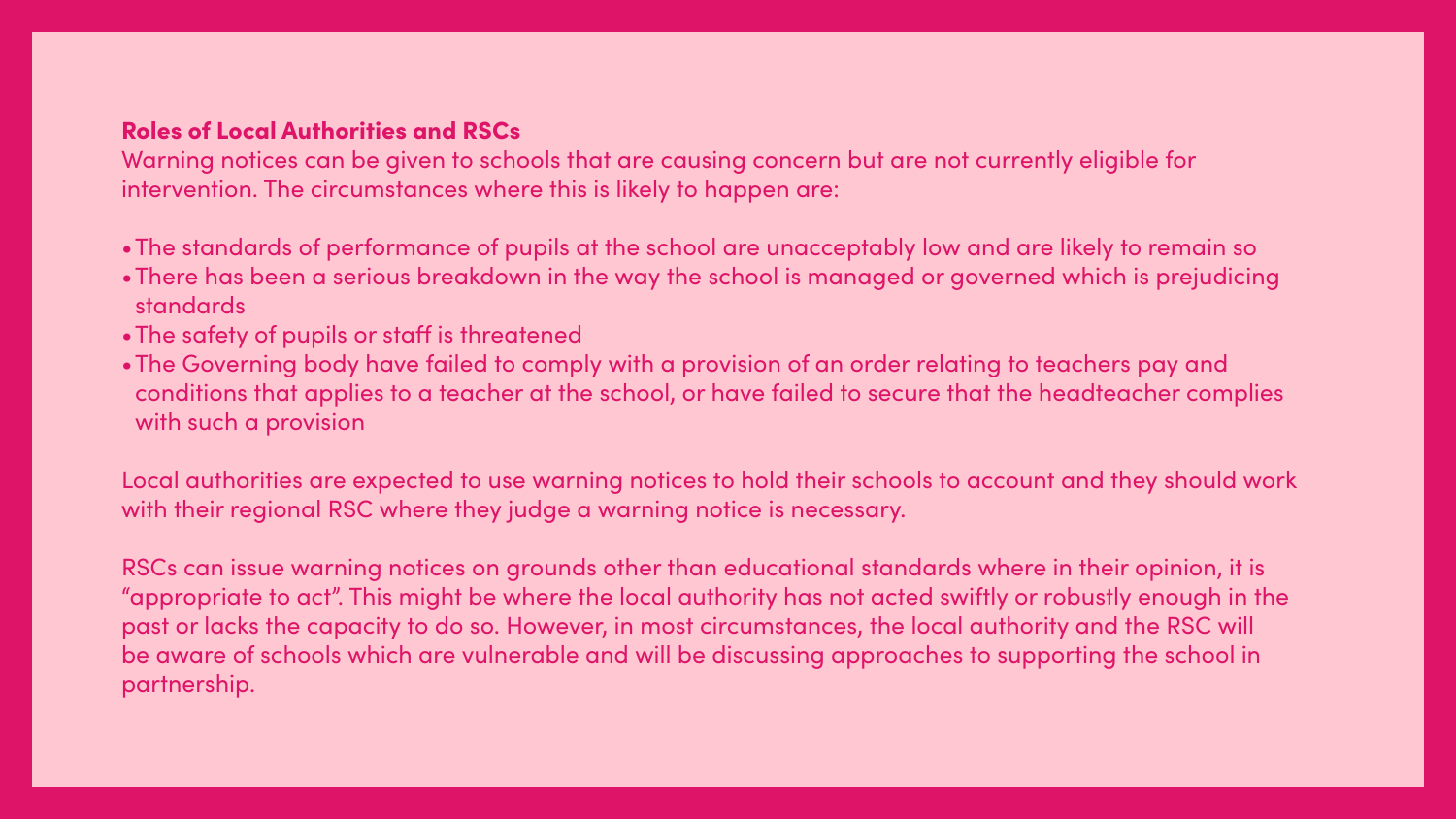The local authority must give a copy of any warning notice they issue to the relevant RSC; similarly, an RSC must give a copy of any warning notice they issue to a maintained school, to its local authority. However, if there has been close collaborative working between the RSC and the local authority, this will be an agreed action. In the case of underperforming academies, the local authority should have alerted the RSC to their own concerns at an early stage, if the RSC has not already shared his/her own concerns. It is likely that the RSC will be keeping

# the local authority informed of the action he is taking with the Academy Trust or the Principal of the Academy.

## Maintained Schools eligible for intervention

A maintained school may become eligible for intervention if it has: •Failed to comply with a warning notice and/or •Is judged inadequate by Ofsted

Where a maintained school is eligible for intervention, the local authority has the power: •To require the governing body to enter into arrangements (specified services, collaboration with another

•To appoint additional governors (to bring additional expertise and strengthen existing governance) •To appoint an Interim Executive Board (IEB) – creation of a new governing body which is likely to include a small number of previous governors but also a minimum of two new interim executive members. The IEB provides interim high quality governance and expertise to support future improvement and it will remain in place until such time that sufficient improvement has been made and responsibility can be restored to the

- governing body, joining a federation)
- 
- substantive governing body
- •To suspend the delegated budget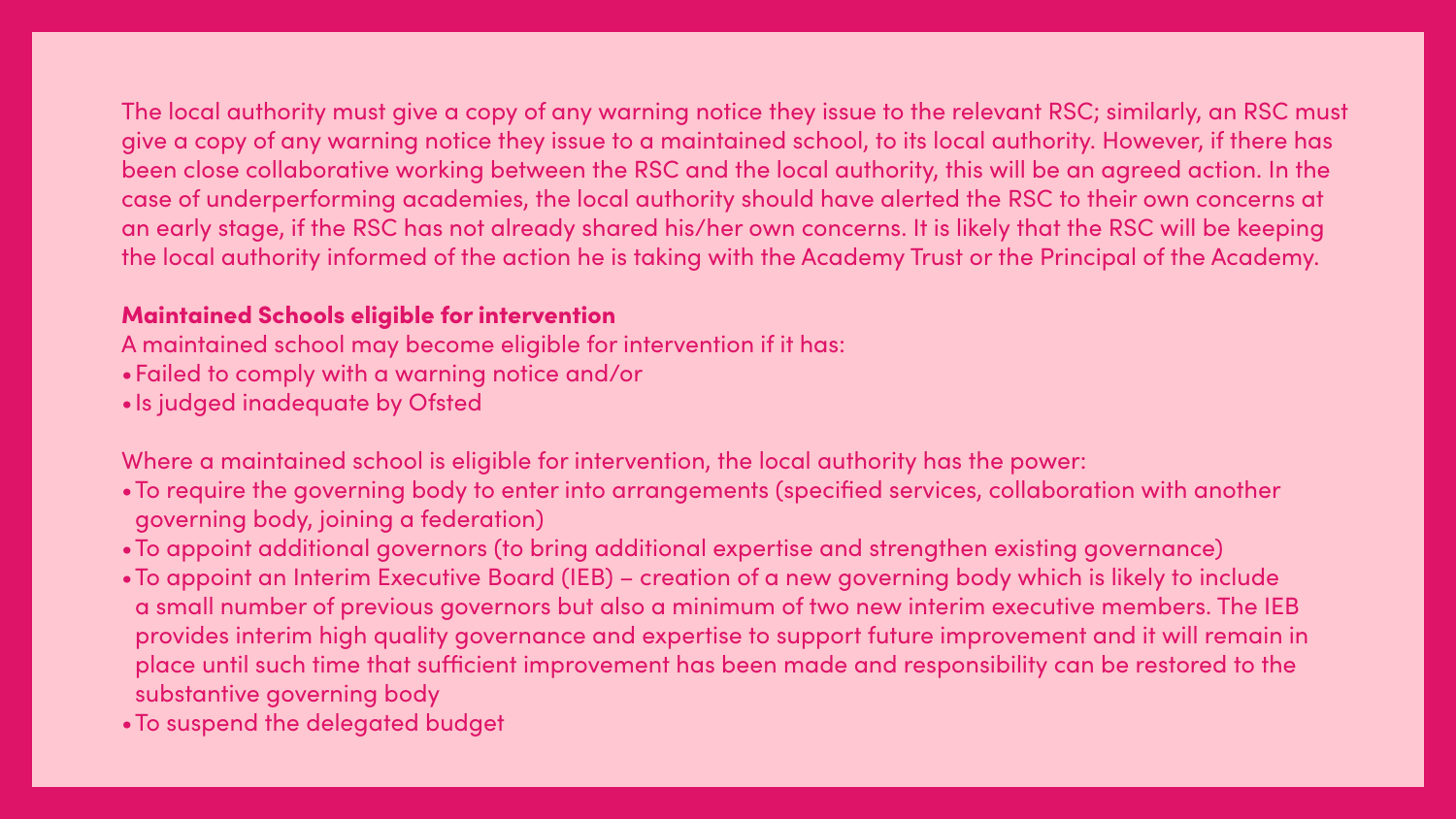Where there is no prospect of a school making sufficient improvement through support, the Secretary of State has the power to direct a local authority to close a school but the SoS must consult relevant authorities (local

# authority, diocese, Foundation school body and any other appropriate persons).

If the direction to close a maintained school has been given, the local authority is expected to meet the costs of terminating staff contracts and making arrangements for pupils' continuing education. It should be noted that there is a presumption against closing rural schools and local authorities have a statutory duty to consider all alternatives to closure.

Regional School Commissioners are also under a duty to make an Academy Order where a school has been judged as inadequate by Ofsted. The RSC may also choose to make an Academy Order where a maintained school has failed to comply with a warning notice.

## Academies Causing Concern

As with local authority maintained schools, Academies can be issued with 'Termination Warning Notices' given on the grounds that,

- •The Academy Trust has breached the provisions of its funding agreement
- •There has been a serious breakdown in the way the Academy is managed
- •The safety of pupils or staff is threatened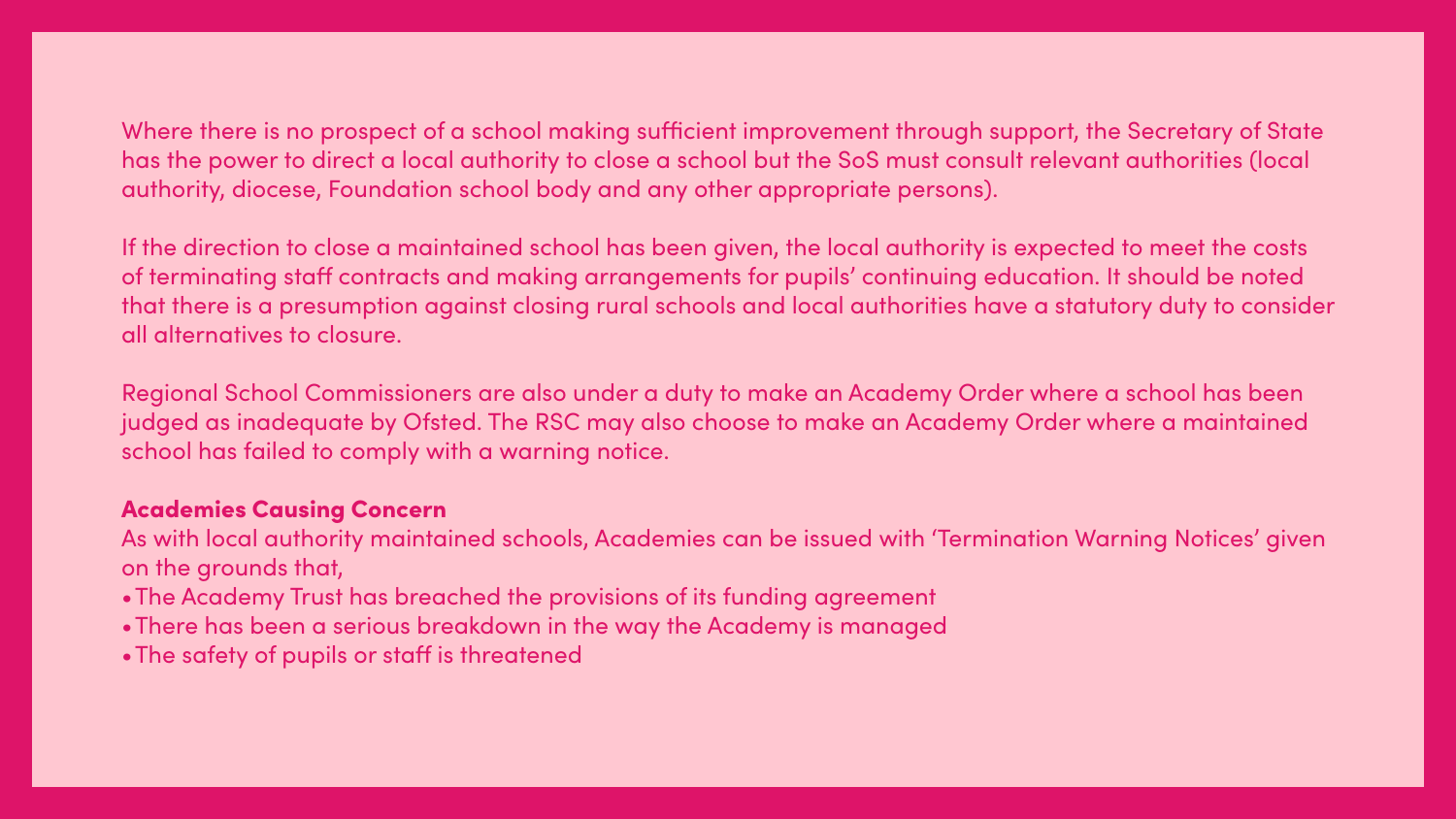The ESFA can issue a Financial Notice to Improve (FNti) where there is evidence of financial mismanagement or poor governance arrangements.

Academies judged 'inadequate' by Ofsted can have their funding agreement terminated by the RSC, on behalf of the SoS. This is a power however, rather than a duty. In the case of an academy judged inadequate, the RSC can identify a new academy trust to take on responsibility for the academy or where it has previously been a stand-alone academy, it will be required to join a strong trust that has the capacity to improve the school.